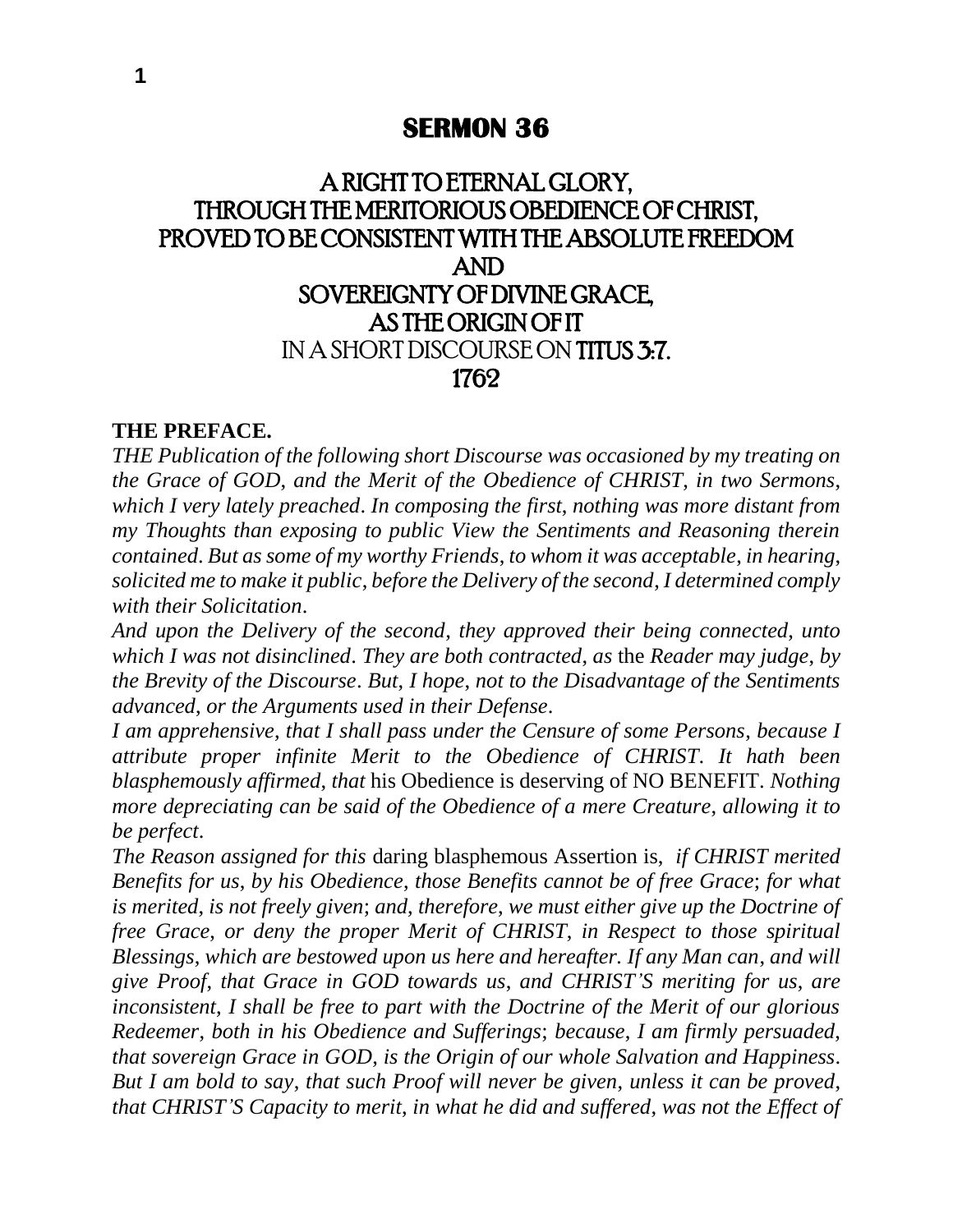*the sovereign Grace of the Father towards himself*, *as Man*, *and towards us*. *It is my sincere Aim to exalt the Glory of the Grace of GOD*, *and maintain the due Honor of our precious Saviour*, *as GOD and Man united*. *I do not detract from the Glory of the Grace of GOD towards CHRIST*, *as Man*, *in affirming that his Capacity to merit is the Result of the Grace of the divine Father*; *nor do I obscure the Glory thereof*, *by asserting*, *that sovereign Grace made his meritorious Obedience ours*. *Surely*, *this will be granted* in *my Favor*. *Nor*, *is it any Detraction from the Glory of free Grace to assert*, *that CHRIST merited spiritual and eternal Blessings for us*, *by his Obedience*, *because the Merit of it arises from the Constitution of his Person*, *which is the pure Effect of sovereign Grace towards himself*, *as Man*, *and towards us*. *His Person was constituted*, *as it is*, for *our Sakes*.

*The End of the Subsistence of the human Nature of CHRIST*, *in his divine Person*, *was our Happiness*, *in Subordination to the Glory of all the Perfections of GOD*. *And as that was the Contrivance of infinite Wisdom*, *so it is a most glorious Effect of sovereign Grace towards CHRIST*, *as Man*, *and towards us*. *Therefore*, *the sovereign Grace of the divine Father is* paramount *in our Salvation and eternal Felicity*, *thro' the meritorious Obedience and Sufferings of JESUS CHRIST*. *Upon this important Subject I will speak what I think. The* eternal Weight of Glory *does not exceed the Worth*, *Value and Merit of the Righteousness of the Son of GOD*. *And it is extremely weak and injudicious to object***,** *that our future Blessedness is not of free Grace***,** *if it was merited for us***,** *by the Righteousness of CHRIST***,** *because free***,** *sovereign Grace rendered him capable of meriting***,** *and the Gift of his meritorious Righteousness to us is a* **GIFT BY GRACE.** *But*, *clear and consistent as these Things are*, *in themselves*, *I fear*, *that by and by some will take Offence at our saying*, *that we have a legal Right and Title to everlasting Life*, *thro' the Righteousness of CHRIST*.

### TITUS 3:7.

"That being justified by His Grace we should be made Heirs according to the Hope of eternal Life."

#### **IN the Words of the Text, four Things, in general, are to be observed,**

**I.** The Benefit of our Justification. *That being justified*.

**II.** The Cause of that Benefit, *viz*. The Grace of GOD. *That being justified by his Grace*.

**III.** The Consequence of our Justification. We are *made Heirs* of Life thereby.

**IV.** That Life, whereof we are made Heirs, is *eternal*.

**I.** *The First Thing observable in the Text is the glorious Benefit of our Justification, 'That being justified. '* This consists of two Branches. **First.** Acquittance from Guilt.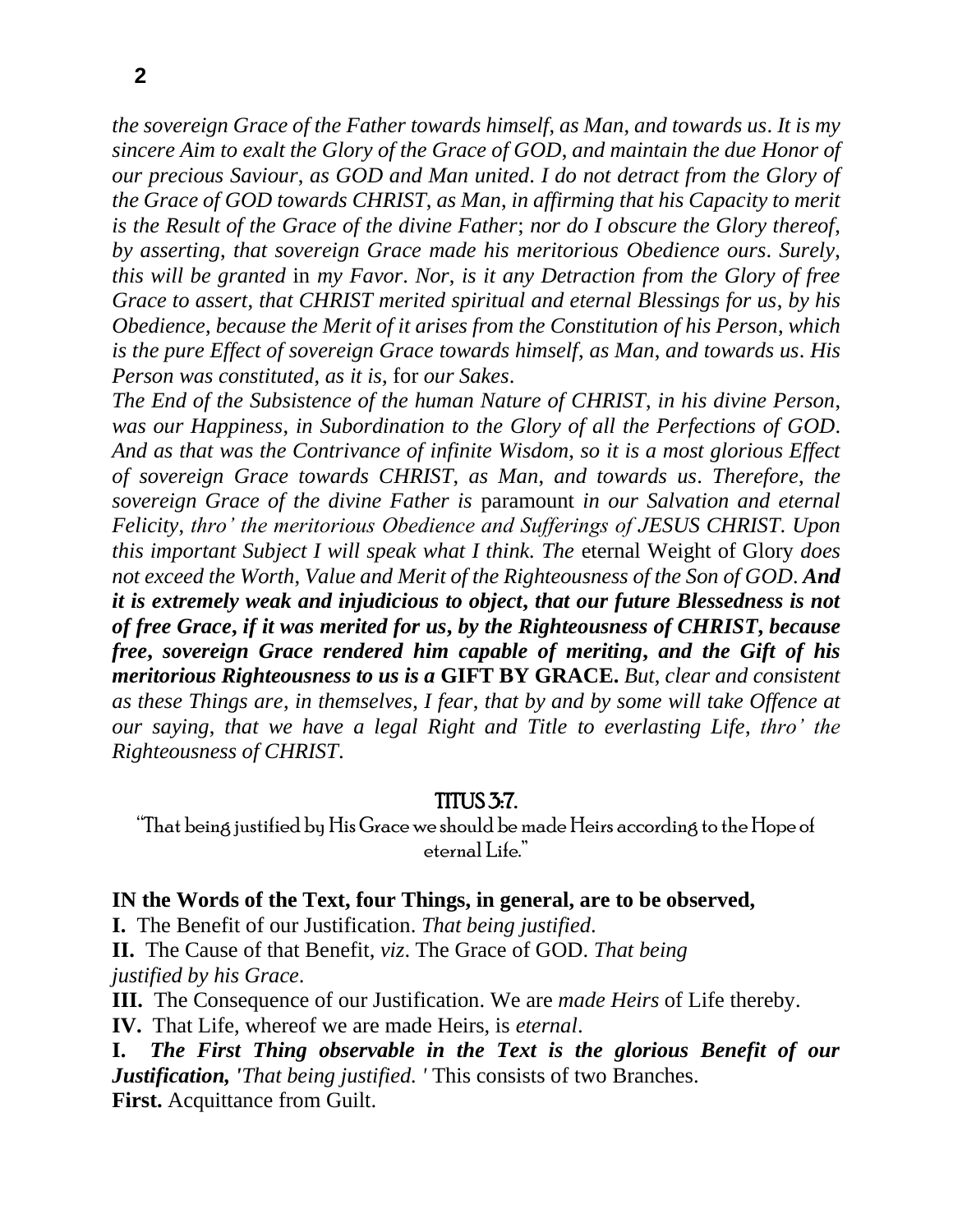**Secondly.**The Constitution of our Persons righteous, and accounting or esteeming us righteous thereupon.

First. Acquittance from Guilt is one Branch of our Justification. By Guilt I understand, Actions which agree not With the Law, that is the Rule of our Conduct. Every Individual of Mankind is chargeable with Sin: *For all have sinned*, *and come short of the Glory of* GOD. *Now we know*, *that what Things soever the Law saith*, *it saith to them that are under the Law*, *that every Mouth may be stopped*, *and all the World may become guilty before God*. (Romans 3:23.) Our Offences are exceedingly numerous, they are *more than the Hairs of our Heads*, and cannot be numbered by us, No Man is able to reckon up his sinful Thoughts, irregular Desires, and unlawful Delights. And every Breach of the divine Law, renders us worthy of Death. According to the just Constitution of GOD, in the *Law*, *the Wages of Sin is Death*. Not only temporal, but also eternal, the Opposite of eternal Life. Hence, we must conclude, that our Condition is very deplorable. As guilty we can have no Foundation in ourselves to hope for Acceptance with our Maker, or the Communication of Favors from Him; but on the contrary, we have just Reason to dread his Anger, and expect the Infliction of Punishment, at his Hand. Consequently, without Remission, we must be miserable for ever. Sin unpardoned will eternally deprive us of all Hope of being happy, and subject us to inconceivable and endless Misery. They are the only happy Persons in the World; whole Crimes are remitted to them. No guilty Creature can possibly enjoy Happiness, without a full Discharge of that Guilt, which he hath contracted. And no Sinner can make Compensation for his Offences, nor devise a Method whereby Forgiveness may be obtained.

GOD in infinite Mercy decreed to pardon sin, and in his immense Wisdom, he contrived a Way, wherein we are acquitted of our Guilt, without the least Prejudice to His Law, or Dishonor to his Justice. *He was in* CHRIST, *reconciling the World to himself*, *i*.*e*. drawing the Plan of their Reconciliation, *not imputing their Trespasses unto them*. (2 Corinthians 5:19.) It was his gracious Purpose, that CHRIST should bear our Sins, and suffer that Penalty in our stead, which they demerited. Unto which the Blessed JESUS agreed, in the Council of Peace, held between the Father and himself. In this Contrivance, GOD *hath abounded towards us in all Wisdom and Prudence*. (Ephesians 1:8.) It is the *Wisdom of* GOD, *in a Mystery*, *his hidden Wisdom*, *which he ordained before the World*, *to our Glory*. (1 Corinthians 2:7.) For this was a Resolution to commend his Love to our Persons, and fully manifest his just Indignation against our Sins. CHRIST, Who *knew no Sin*, *was made Sin for us*. (2 Corinthians 5:21.) The Lord *laid on him*, *or* made to meet in him *the Iniquities of us all* (Isaiah 53:6.). *He bore our Sins in his own Body on the Tree*. Our Guilt was transferred from us, and imputed to him by the Father. And CHRIST voluntarily took it upon himself, or consented to bear it.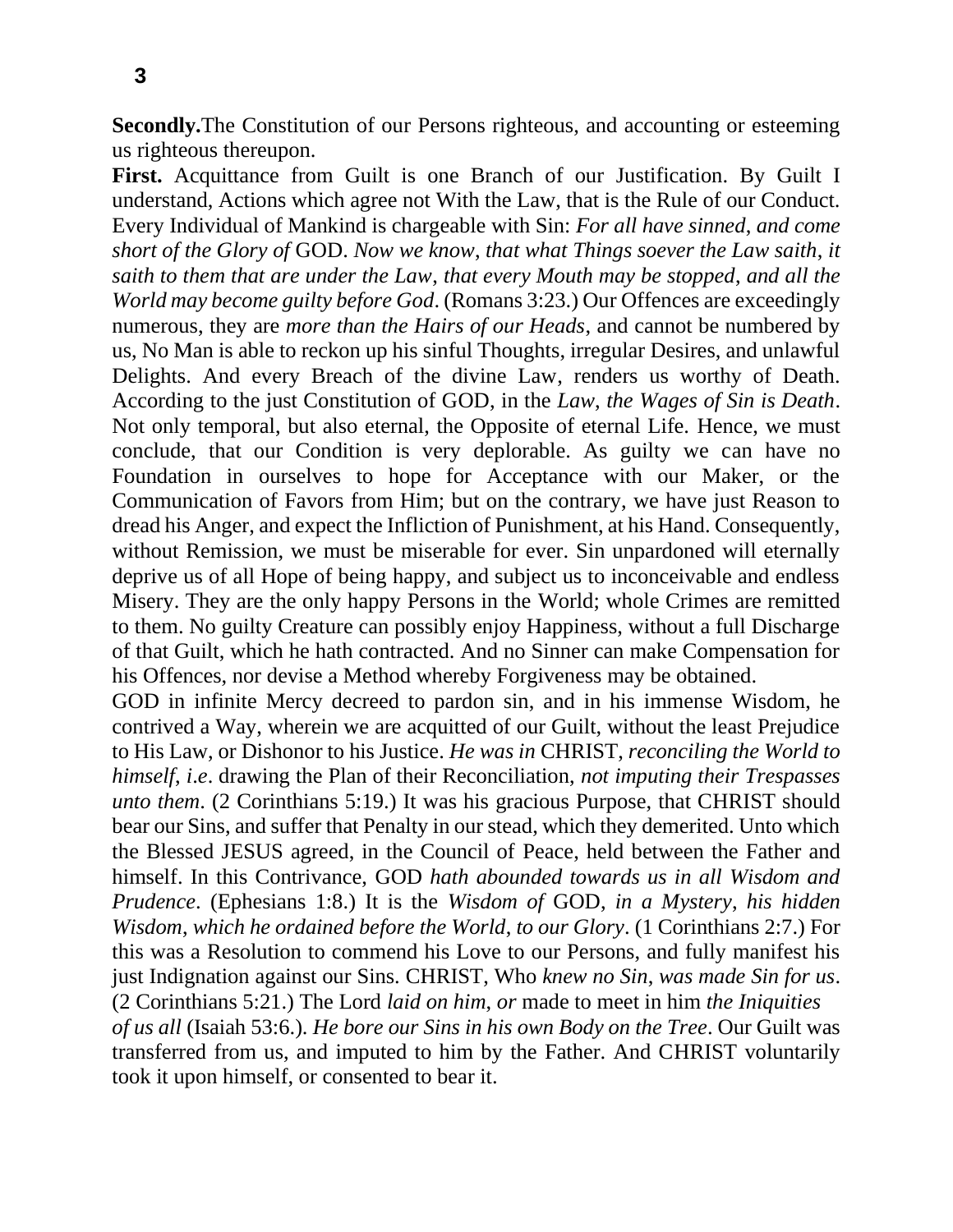The human Will of our Saviour was all Submission to the sovereign Pleasure of the Father, in this wonderful Transaction. He was not in the least Degree reluctant to come under the Charge and Imputation of our Crimes, in order to make Atonement for them. In Consequence of our Sins being placed to the Account of CHRIST, he sustained such Punishment, which they demerited. *He was made a Curse for us*. (Galatians 3:13.) And *the Sword of divine Justice was awakened*, *against*, *and smote him.* (Zechariah 13:7.) His Sufferings and Death, therefore, were properly penal. And by Reason of the infinite Dignity of his Person, real and infinite Merit attended his Sufferings; so that the Law and Justice of GOD are fully satisfied for our whole Guilt. Hence, GOD *is just in justifying those who believe in* JESUS. (Romans 3:26.) He is not only *faithful*; but also *just to forgive us our sins*, on this Foundation. Justice directs to the Impunity of a Sinner, upon Satisfaction being made for his Offences. *All who believe are justified from all Things*, *from which they could not be justified by the law of Moses*. *The Law made nothing perfect*; *but the bringing in of a better Hope did*. CHRIST, *by one Offering*, *hath perfected forever them that are sanctified*. *It was not possible*, *that the Blood of Bulls*, *or of Goats should take away Sin*. But CHRIST *put away Sin by the Sacrifice of himself*. *In him we have Redemption thro' his Blood*, *even the Forgiveness of Sin*. *His Blood cleanseth from all Sins*. *Our Iniquities are forgiven*, *and our Sins are covered*, in Virtue thereof. *Being justified by his Blood*, *we shall be saved from Wrath thro' him*. (Romans 5:9.) *All Trespasses are forgiven us*. (Colossians 2:13.) *No sin can be laid to our Charge*, CHRIST, *having loved us*, *and washed us from our Sins*, *in his own Blood*. (Revelation 1:6.) Divine Pardon is a Discharge of all Guilt. It includes our Sins before and after Conversion: Sins of Omission and Commission: Sins of Heart and Life. This Branch of our Justification may be included in the Text.

But I humbly apprehend it is not principally intended therein. My Reason for which is, what immediately follows, *viz*. *we should be made Heirs according to the Hope of eternal Life*. And, therefore, I conceive, that Branch of Justification is chiefly designed, upon which follows our Right to future Blessedness. Now, Acquittance from Guilt does not give a Sinner a Title to Happiness. It indeed frees him from an Obnoxiousness to suffering Penalty; but a Right to the Enjoyment of Glory cannot result from that.

**Secondly.** The other Branch of our Justification is, the Constitution of our Persons righteous, and accounting, or esteeming us righteous thereupon. *We are all as an unclean Thing*, *and all our Righteousness are as filthy Rags*. Defects and Blemishes attend all the Duties which we perform. Our sinful Neglects are many, and in numerous instances our Actions are materially evil. For, *in many Things we offend all*. *There is not a just Man that liveth and sinneth not*. The divine Lawgiver is of *purer Eyes than to behold Iniquity*.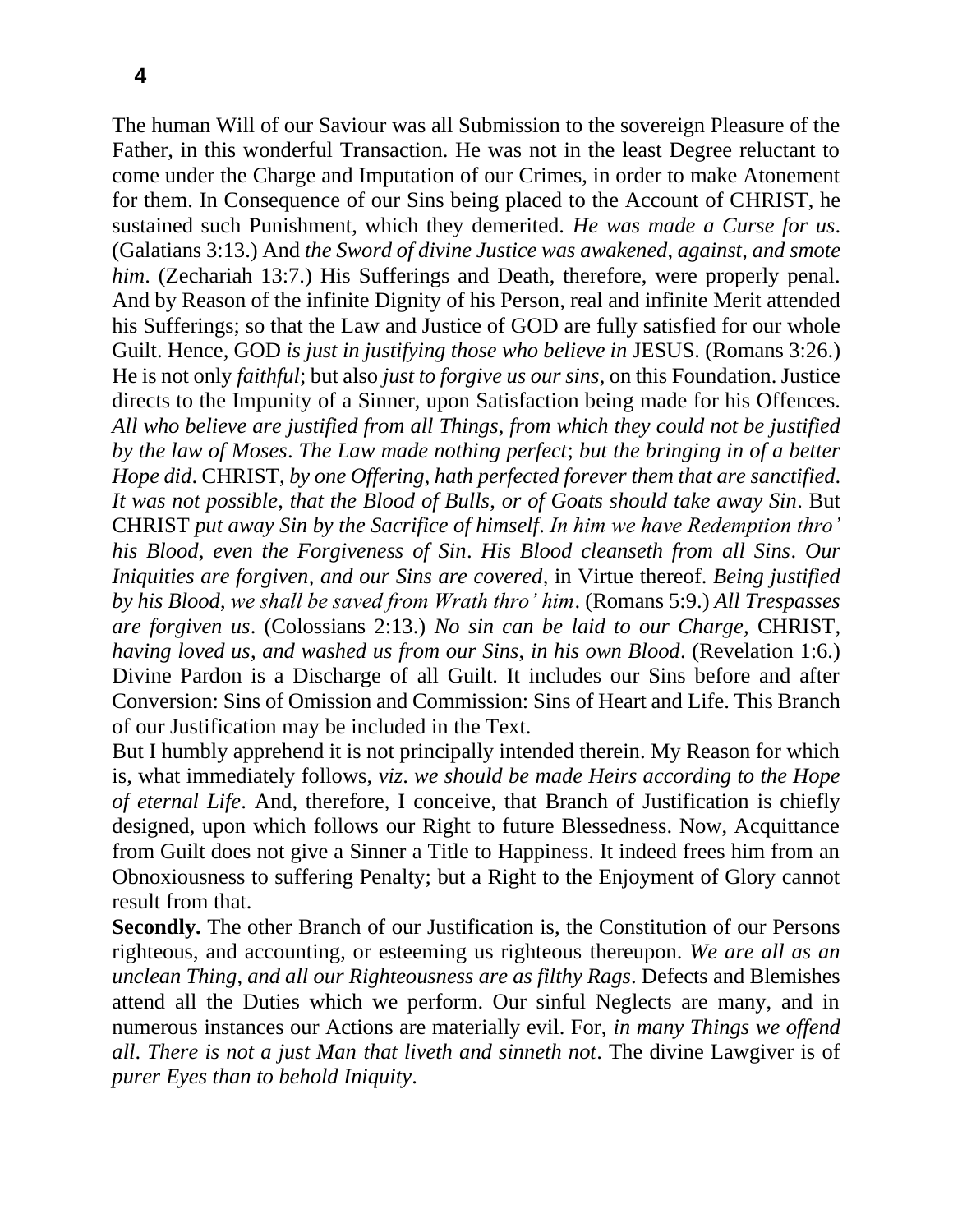None, therefore, could possibly determine how we may be justified by our Maker; which *job st*rongly expresses. *I know it is so of a Truth*; *but bow should Man be just*  with GOD? (Job 9:2.) The sacred Gospel clearly resolves this most important Question. By acquainting us with the Imputation of a Righteousness to us, which is without Works. *Blessed is the Man to whom the* LORD *will impute Righteousness without Works*. (Romans 4:6.) Righteousness consists of Works, which are good, and agree with the Law, that is the Rule of our Duty. And, therefore, the Phrase, without Works, must be understood of our own personal Obedience. For, in no other Sense can it be true, that, that Righteousness, which God imputes to us, is without Works. *In the Lord we have Righteousness*. And CHRIST is of GOD *made unto us Righteousness*. Which is a Benefit distinct from Sanctification: That includes a Principle of Holiness, and holy Actions springing from that Principle. As Righteousness and Sanctification are not the same, but distinct Benefits: CHRIST in being made Righteousness, is not made Sanctification, and in being made Sanctification, he is not made Righteousness. Our Righteousness is in him, as a representative Head, our Sanctification is in him, as a Head of Influence. He is made Righteousness to us by Imputation, he is made Sanctification to us in a Way of Communication. Hence it is evident, that Righteousness designs that which remains in CHRIST subjectively. and which we do not become the Subjects of, or it is not inherently in us. It will eternally abide in CHRIST, as its proper Subject, though it is graciously imputed to us. Consequently, Righteousness means the Holiness of CHRIST'S Nature, and his Obedience to the Law. *By the Disobedience of one*, *many were made Sinners*, *and by the Obedience of one shall many be made righteous*. (Romans 5:19.) On Account hereof, our precious Saviour bears the Title of *the Lord our Righteousness*. (Jeremiah 23:6.) In the Lord all the Seed of *Israel* are justified, and shall glory. In these two Things consists our Justification, as we are Sinners: The Non-imputation of Sin, and the Imputation of the Righteousness of Christ to us, whereupon GOD esteems us just and. righteous.

### **II.** *The Cause of our Justification is the Grace of God, That being Justified 'by his Grace.'*

**1.** Grace is Favor which is absolutely free and undeserved. Its objects are not considered as Subjects of any amiable Qualifications moving unto it. The Love of GOD, from which our Salvation springs, has no Cause out of himself. It is his good Pleasure, a kind Act of his sovereign Will towards us. *He hath Mercy*, *because he will have Mercy*; *and be hath Compassion*, *because he will have Compassion*. No other Reason thereof can be assigned. There was no Fitness in us to be beloved of GOD. On the contrary, we were the subjects of such detestable Qualities, as rendered us deserving of his awful Displeasure. And, therefore, his Love to us is justly denominated Grace. It is Kindness and Favor above all Motive, or Inducement, in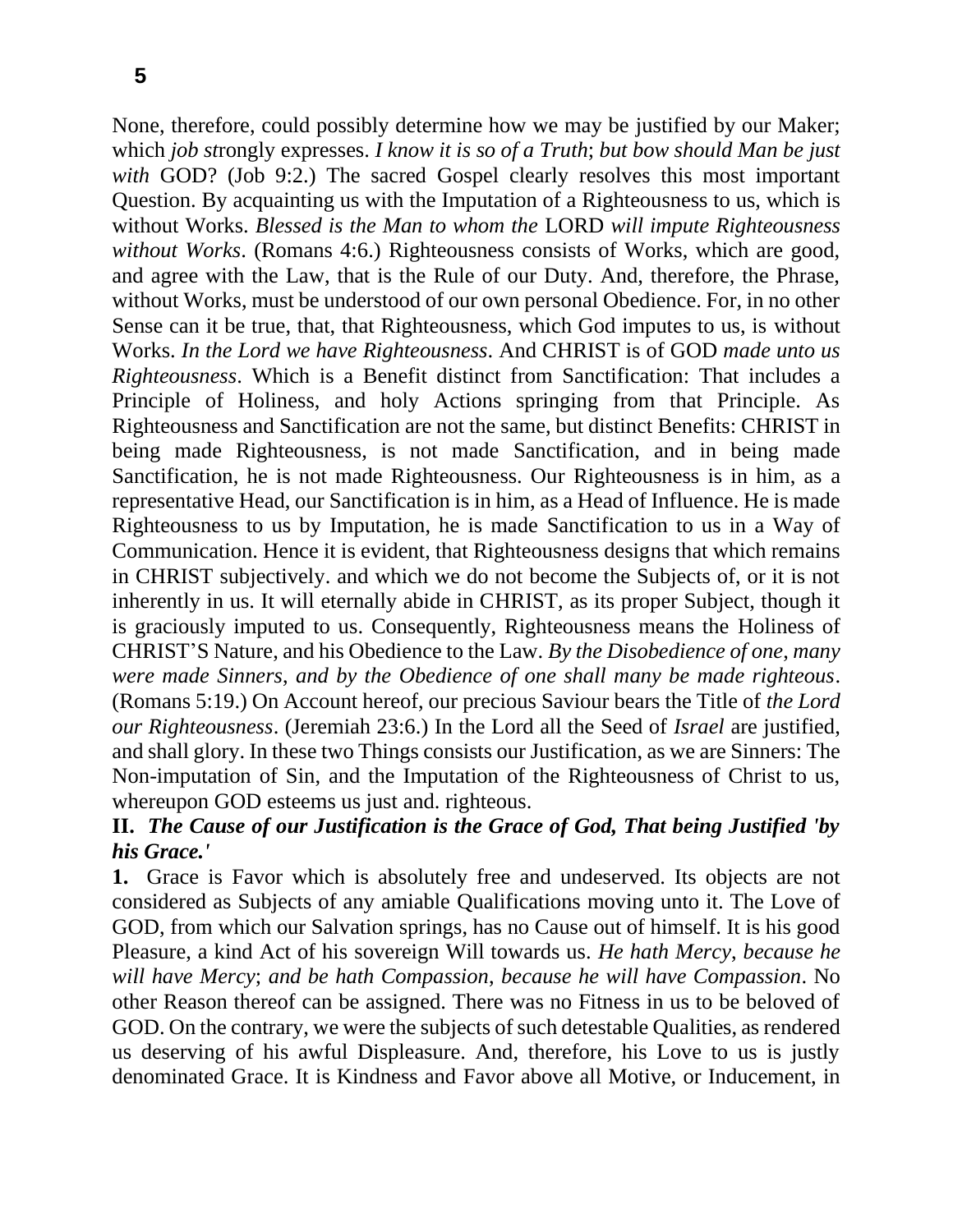those, whom it respects. Without Love of that Kind in the Heart of GOD to us, our Recovery from Ruin had been absolutely impossible.

**2.** The Divine Father, who is the first Person, in the adorable Trinity, is intended. This is clear in the Context. For he is distinguished from the Holy Spirit, and the LORD JESUS CHRIST. *The Kindness and Love of* GOD *our Saviour towards Man appeared*, *not by Works of Righteousness*, *which we have done*, *but according to His Mercy he hath saved us*, *by the Washing of Regeneration*, *and the Renewing Of the Holy Ghost*: *Which he shed on us abundantly thro* JESUS CHRIST *our Saviour*. That Person is designed, who sheds forth the Holy Spirit, and who sheds him forth through CHRIST upon the Saints. And, therefore, neither the Spirit, nor CHRIST, is the Person, concerning whole Grace the Apostle here speaks; but the Divine Father, as distinct and distinguished from them both.

**3.** Our Justification is founded in, and takes its Rise from the Grace of GOD the Father. His absolutely free and unmerited Love is the Origin of it. That most important Branch of our Salvation entirely springs from his Sovereign Good-Will and Pleasure. His Will to justify us was not caused by any Thing out of Himself, which is in us, or in our blessed Saviour. His Decree to acquit us of our Guilt, and to constitute us righteous, was an Act of pure Favor, without any external moving Cause. None, I hope, will think, that I detract from the Honor of CHRIST, either in his Obedience, or Sacrifice, by attributing our Justification to the mere Love, and absolutely free Favor of GOD, as the proper and only Source of it. In Order to clear up, and represent this momentous Point in a plain and easy Light, I would propose to Consideration the following Particulars.

**(1.)** The Father ordained the human Nature of CHRIST unto a most near and ineffable Union with his Divine Person. *He was fore-ordained before the Foundation of the World*; *but was manifest for us in these last Times* (1 Peter 1:19, 20.). *The Word*, *which was in the Beginning with GOD*, *and which was* GOD, *was made Flesh* (John 1:1, 14.). He became Man, by the Assumption of human Nature, according to the Appointment of the Father. And that Nature, which he assumed hath its Subsistence in his divine Person, and is one with him. This Union of the divine and human Natures, in the Person of the Mediator, is the Mystery and Glory of our holy Religion. *Without Controvert*, *great is the Mystery of Godliness*, GOD *manifest in the Flesh* (1 Timothy 3:16.). Herein consists the highest Glory of CHRIST as Man. For, in Consequence of it, he became *Heir of all Things*, *and by Inheritance obtained a more excellent Name than the Angels* (Hebrews 1:2.). This made him *rich*, though' for *our Sakes he became poor*, *that thro' his Poverty we might be rich*. This Decree of the Father concerning CHRIST, as Man, was the highest Act of free, sovereign Grace, that he ever did, or will put forth. And evident it is, that Grace lies at the Bottom of our whole Salvation. Yea, that is the whole and entire Foundation thereof.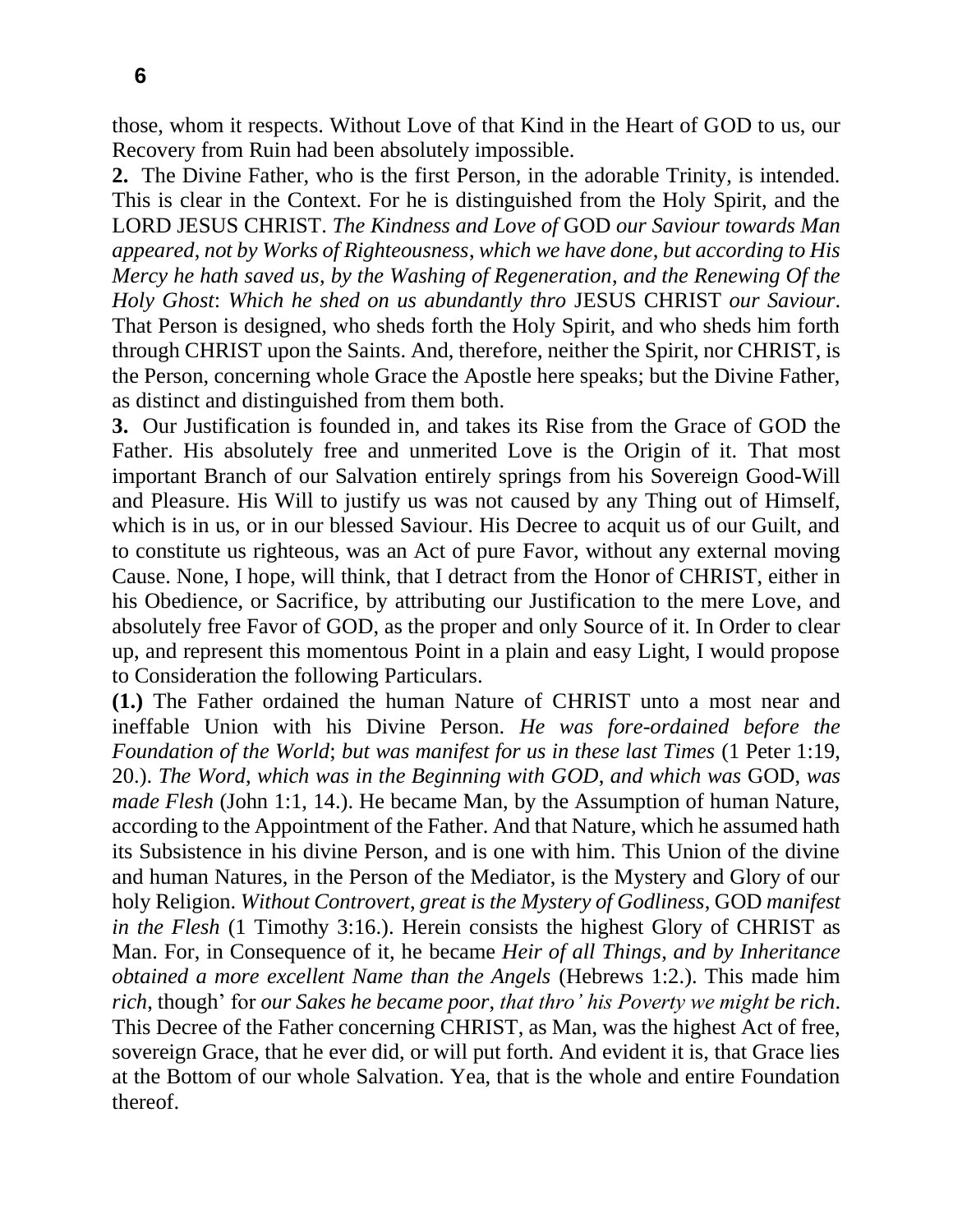**[1.]** This Appointment of the Father was an Act of infinite Love and Grace, with Respect to CHRIST himself, the Object of it. His human Nature being the curious Workmanship of the Spirit, and filled with his supernatural Graces, there was a Meetness in him to be personally united with the eternal Son of GOD; but not a Worthiness and Desert of that Dignity. And this Meetness in his human Nature, for that Union with the Son of GOD? Was the Effect of mere Favor towards him. Nothing which CHRIST did, nor any Thing which he suffered, in Obedience to the Father's Will, induced him to ordain his human Nature unto that Union; in Consequence whereof, he becomes entitled to such Glory, wherein he cannot possibly have a Rival, or Partner. Our Saviour ha**t**h this Glory, by Donation, from the Father, as the Fruit of his eternal Love to him. *Father*, *I will that they also*, *whom thou hast given me*, *be with me where I am*, *that they may behold my Glory*, *which thou hast given me*, *for* [or, because] *thou lovedst me before the Foundation of the World* (John. 17:24.). Free, absolutely free Love, in the Heart of the Father towards CHRIST, as Man, is that Fountain from which springs his highest Dignity, in his mediatorial Capacity. Long since, *Austin*, that Champion for the free Grace of GOD, well improved this, as an Argument in Proof, and Confirmation of free Favor, being the Cause of the Blessedness and Glory of the Saints.

And indeed, if CHRIST, the Head, possesses his superior, and greatest Glory, as the Effect of divine Grace to him, it is unreasonable to suppose, that his Members do not owe their eternal Felicity, unto the Grace of GOD, as the Origin and Cause thereof. CHRIST, as Man, will forever adore the Love of the Father to him, which he displayed in the gracious Ordination of his human Nature unto a Union with his divine Person; whereby, he not only became entitled to the greatest Glory, but also ft and capable of acting as a Redeemer to the Church.

**[2.]** This Purpose of the Father was an Act of infinite Love to us. His End in appointing the human Nature of CHRIST unto a Union with his divine Person, was, that he might be the Saviour of his Body, the Church. Which, without that Union, he could not have been. It is true indeed, that his human Nature, without subsisting in his divine Person, might *have* been upheld by omnipotent Power, in obeying and suffering; but in that Case, his Obedience and Sufferings could not have availed to our Pardon and Acceptance, because the Value of both, arises from his Divinity. What a glorious Instance, therefore, of sovereign Grace was it in GOD towards us, to resolve upon the Union of the Man CHRIST JESUS with his eternal Son, that he might be capable of rescuing us from Ruin, and bringing us to Glory, in a Way, which is infinitely honorable to his own Perfections! May our Souls eternally admire this Grace of the Father! which shines most brightly in this wonderful Design! both with Respect to CHRIST and the Church!

**(2.)** It was an Act of absolutely free Favor in GOD to decree that CHRIST, as he is both GOD and Man, should be a Representative Head unto us. This was his gracious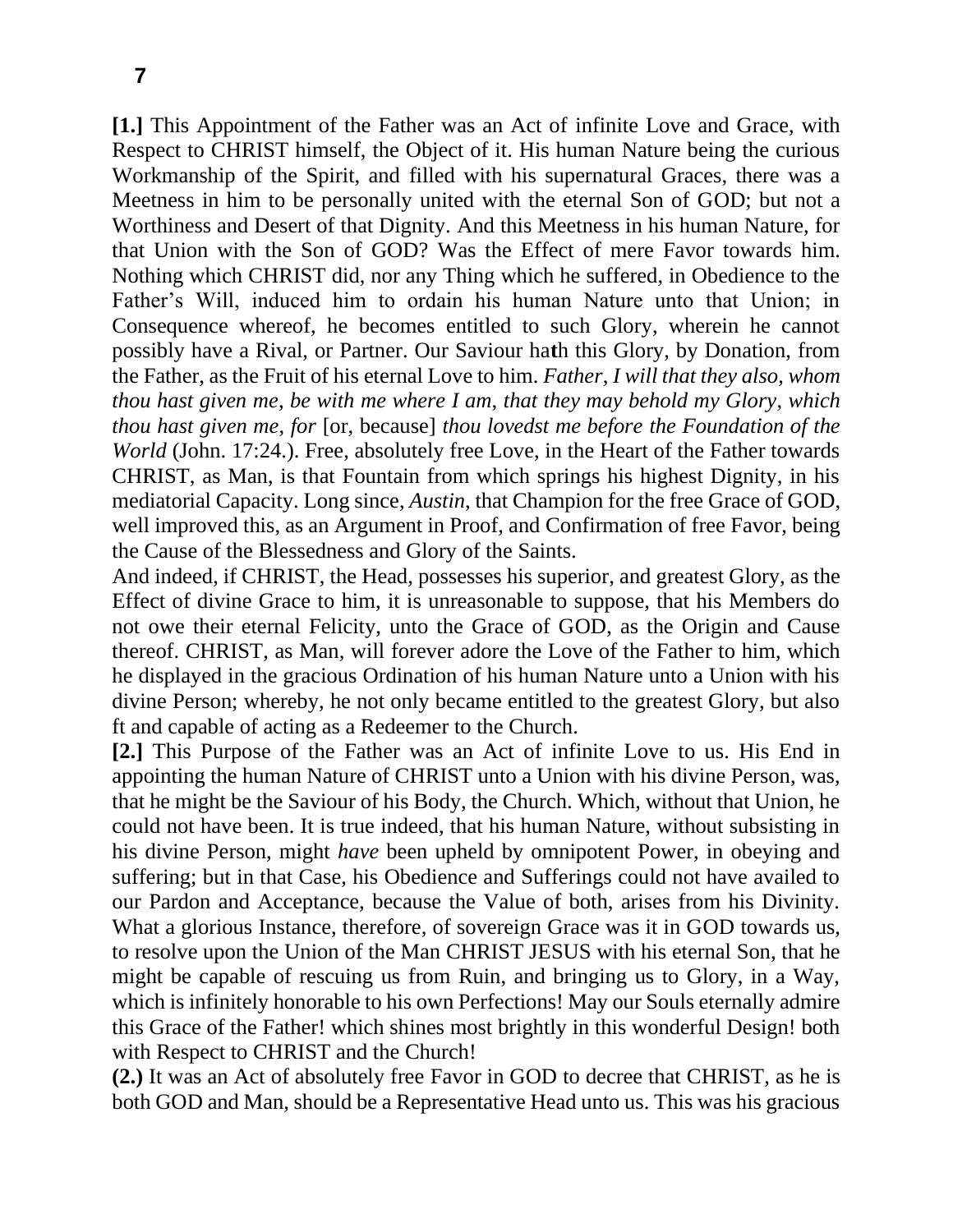Determination from everlasting. The Act of eternal Election terminated upon CHRIST and his People. He and they were chosen by the Father in the same Act. According as *He hath chosen us in him before the Foundation of the World* (Ephesians 1:4.). We, therefore, were in CHRIST from Eternity, in some Sense; for otherwise, it can't be true, that GOD chose us in him. The Father Chose him, as Head, and chose us in him, as his Members. CHRIST is the Father's *Elect* (Isaiah 42:1). In that gracious Purpose he was constituted a Representative Head to all those Persons, whom it respected. And they were therein *blessed with all spiritual Blessings* in him, as such a Head to them. And *they are saved and called with a holy Calling*, *according to Grace*, *which was given them in* CHRIST *before the World began* (2 Timothy 1:9). This Relation subsisting between CHRIST and the Elect, as Head and Members, is that Foundation on which his Obedience and Sufferings are placed to their Account, in Order to their Acceptance with GOD, and the Remission of all their Sins. They were in CHRIST of the divine Father, by a sovereign Appointment of his in Eternity. And in Consequence of that, CHRIST is of him made unto them *Wisdom*, *and Righteousness*, *and Sanctification*, *and Redemption* (l Corinthians 1:30.). Their Union with him, as a Representative Head to them, therefore, was antecedent unto, and is the Ground on which they partake of all his saving Benefits. Now, what but infinite and sovereign Love in GOD towards them, could be the Cause of his ordaining CHRIST to be such a Head to them, and that they should be his Members? Nothing in them could induce him to form this Design in their Favor. This is an Honor, whereof they were absolutely unworthy. And a Security entirely undeserved. The Grace of the divine Father, therefore, in this Decree and Appointment, is most eminently conspicuous. It is the Result of his absolute Pleasure, without any. external Motive: Consequently, our Justification thro' the Righteousness of CHRIST must be the Effect of his Grace. His Love towards us is the Reason of his making CHRIST Righteousness unto us, in Order to our Justification.

**(3.)** It was an Act of sovereign Favor towards us, to decree that CHRIST should become a Subject of the *Law*, in Order to obey it, as our Representative. This clearly appears, by considering the Nature of the Law: The Person of *Christ*; and the End of his coming under subjection to it, respecting us.

**[1.]** The Law, or Covenant of Works, requires Obedience, as a Condition of Life. According to that Constitution, a Right to Happiness results from an universal Observance of its Precepts, and cannot be. had without it. *The Man that doeth then*, *shall live in them*. Obey, and live; sin; and die, are the Terms of that Covenant: And, therefore, without a punctual and constant Obedience to all its Commands, a Title to the Enjoyment of Good, cannot accrue to the Subjects of it.

**[2.]** CHRIST is GOD and Man united; and his human Nature by Reason of its Subsistence in his divine Person, had an unalienable Right to Life and Glory,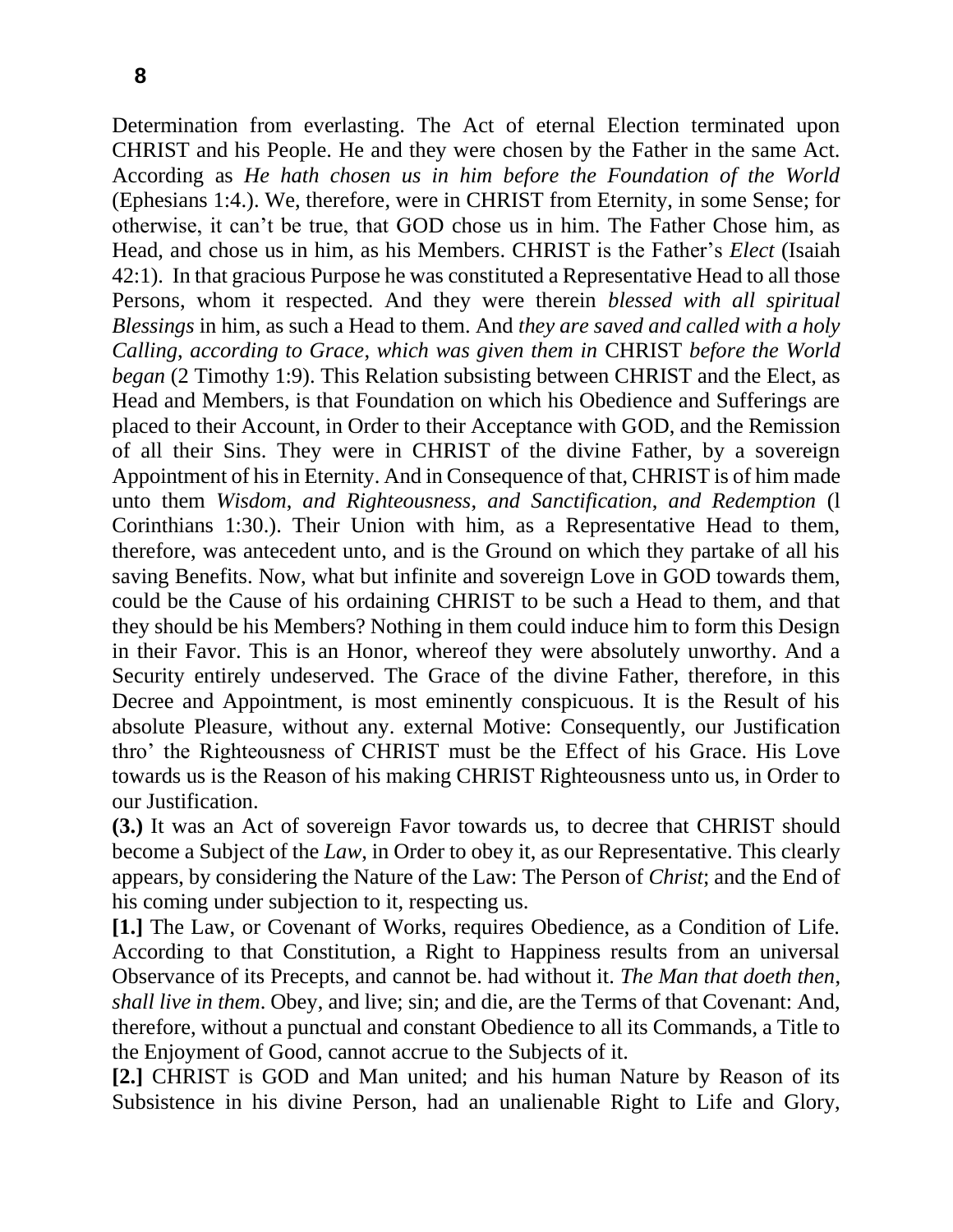antecedent unto his coming under the Obligation of the Covenant of Works. And his Subjection to that Covenant was not upon his own Account, to acquire a Right to Life for himself. That would have been incompatible with the Dignity of his Person. When he was *found in Fashion as a Man*, *he humbled himself*, *in becoming obedient*  to the Covenant of Works, which; without a special Appointment of GOD, would have had no Concern with him, who is *the Man GOD's Fellow*. Sovereign Favor raised him above the State of a mere Creature, by a personal Union with the eternal Son of GOD; and being thus advanced to Dignity, far superior to what Angels or Men can claim, divine Sovereignty resolved upon his Subjection to the Law for our Sakes. Which was such a glorious Instance of Grace in GOD towards us, as demands our highest Praises for evermore. May our Souls live in the Contemplation and Admiration thereof, while we are in this mortal State! How is *the Law magnified*, *and made honorable*, by CHRIST'S subjection to it, and his perfect Obedience unto all its Commands, who is GOD, as well as Man. The infinite Dignity of his Person reflects infinite Glory upon the Law, in coming under its Obligation. Provision, therefore, was made, in the Covenant of Grace, for the Honor of the Covenant of Works. For it was agreed on, in the Covenant of Grace, between the FATHER and CHRIST, that he should, as our Representative, be made under the Law, and obey it for us. Herein Grace and Holiness shine forth with equal Luster, Mercy and Justice receive the same Glory, in this wonderful Constitution. *Mercy and Truth meet together*, *Righteousness and Peace kiss each other* (Psalm 85:10.), in this Contrivance.

**[3.]** The important End of CHRIST'S becoming subject to the Law, respecting us, was our Justification. He being our Representative, as he came under the Obligation of the Covenant of Works, his Obedience to its Precepts is placed to our Account, on that Foundation. What he acted in the Capacity of a Representative Head, it is ft, that it should be put to the Account of those whom he did represent. And without that no wise End could be brought about, by his being constituted such a Head, and yielding Obedience to the Law, in that Capacity. His Righteousness, upon the Foot of Right, becomes theirs, to whom he is such a Head; and their Justification, in Consequence thereof, is an Act of Justice. Sovereign Grace made the Obedience of CHRIST Ours, by appointing him to be our Representative; and divine Justice accepts of and justifies us, thro' that Obedience. *In the Lord we have Righteousness*. *In the Lord we are justified*, *and may glory*. Oh, what Love, what Wisdom, what Holiness, are herein displayed! This Way of our Justification, which is so honorable to the Law, so glorifying to the Grace of God, and which agrees with his Justice, will eternally fill the Minds of Angels and Saints with holy Wonder and Adoration.

**(4.)** It is of the Sovereign and distinguishing Grace of GOD, that we are in CHRIST JESUS, as a Representative Head, in Distinction from others. This Honor and Security none could claim. GOD was under no Obligation to form such a Design in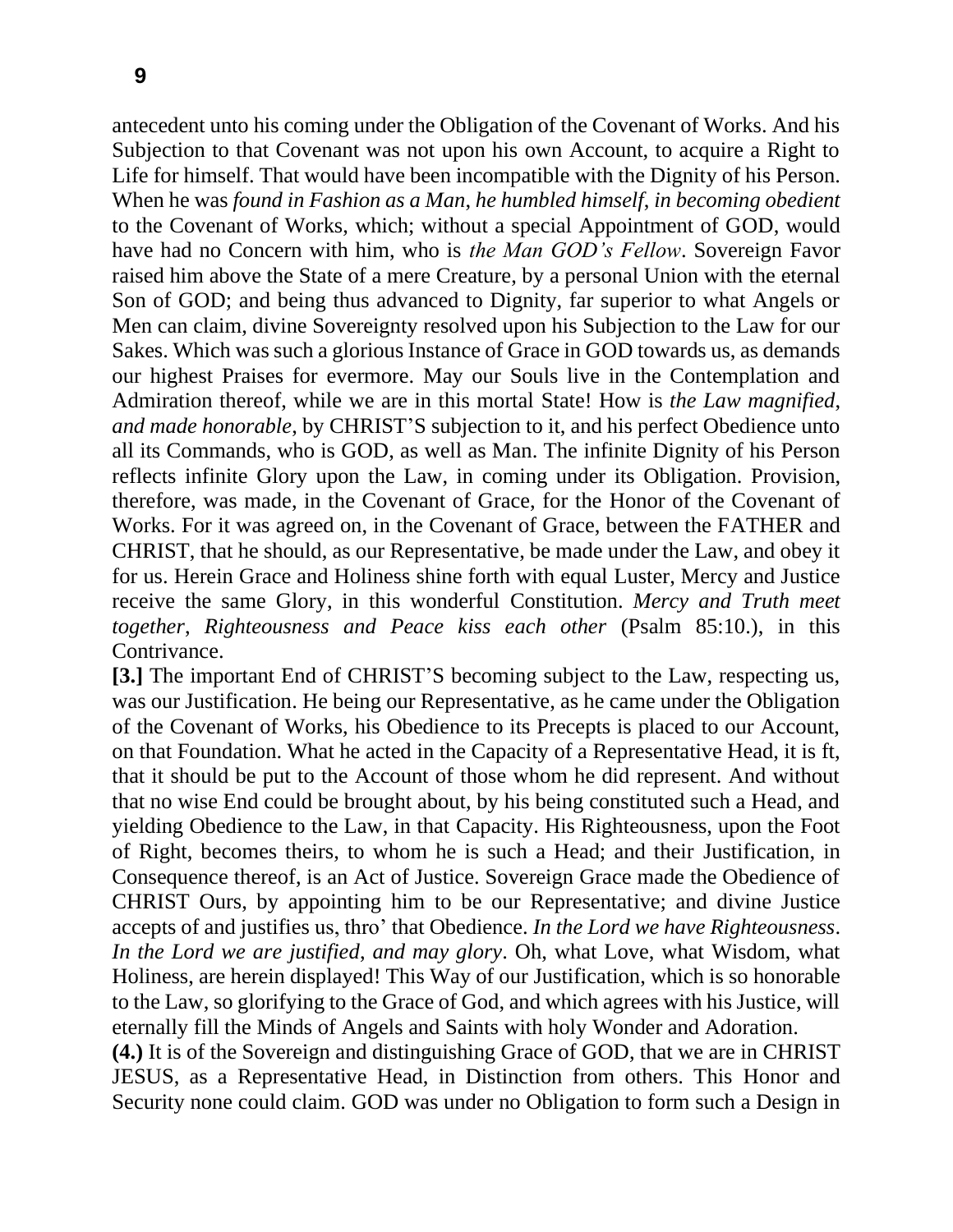Favor of any: it was an Act of undeserved Goodness decree, that CHRIST should be, and act in the Capacity of a Head to some of the Sons of Men, with a View to their Justification and Salvation. And it was absolutely free with GOD to determine unto what Number of the human Race he should be a Representative Head, in obeying the Law, that his Obedience of Right might become theirs, and in Justice be imputed to them. From hence, it is evident, that it is unwarrantable, yea, blasphemous Boldness, to suggest, that it is dishonorable to the Perfections of Deity to conceive, that, that number is small. For, if GOD was not obliged to make Provision for the Justification and eternal Salvation of any Sinner, the Glory of no divine Attribute can be obscured, by the Smallness of the Number, for whom such Provision is made. It is also exceedingly clear; that GOD acted in a sovereignly gracious Manner, in fixing upon the Individuals of Mankind, to whom CHRIST should be a Head, in Order to their Security and Happiness. His Choice of them from among others unto a Union with CHRIST, as his Members, was an Act of his absolute Pleasure. No Reason can be assigned why *Peter*, rather than *Judas*, should be united unto CHRIST, and be represented by him, in his Obedience to .the Law, but the sovereign Will of GOD so determining. Election unto this Dignity was of pure Grace, and without any Inducement in the Persons who are included in that Decree.

### **III.** *The Consequence of our Justification, We are 'made Heirs' of Life thereby. In Order to make this evident, I argue as follows.*

**1.** Right to Life results from perfect Obedience, according to the legal Constitution. If the Terms of the Covenant of Works are fulfilled, upon which it promises Life, a Right to the Enjoyment of Life must spring from thence. This, I suppose, would not be called into Question, if we ourselves perfectly obeyed the Commands of that Covenant. *The Man that doeth them shall live in them*. Now CHRIST being our Representative, in obeying the Law, his Obedience is to be considered as ours; and, therefore, in Consequence of that, we become entitled to Life, no less than if we had obeyed it in our own Persons. The Grace of GOD makes the Righteousness of CHRIST ours; and, in Virtue thereof, we have a proper Claim to Life, even according to the Covenant of Works. For a Title to Life springs from having such a Righteousness as that Covenant requires, with Respect to the Matter and Extent of it, whether it be wrought out by ourselves, or by another for us, as our Representative, *Adam* being our Representative, in his Disobedience, we came under a Sentence of Death, which was annexed to the Breach of the Covenant of Works. And CHRIST being our Representative, in his Obedience, we have a Title to Life, a Promise of which was annexed in that Covenant, unto a perfect Observance of its Precepts. As our Saviour fulfilled the perceptive Part of the Law for us; in Consequence thereof, we have a proper Claim to Life, according to the Promise in that Constitution.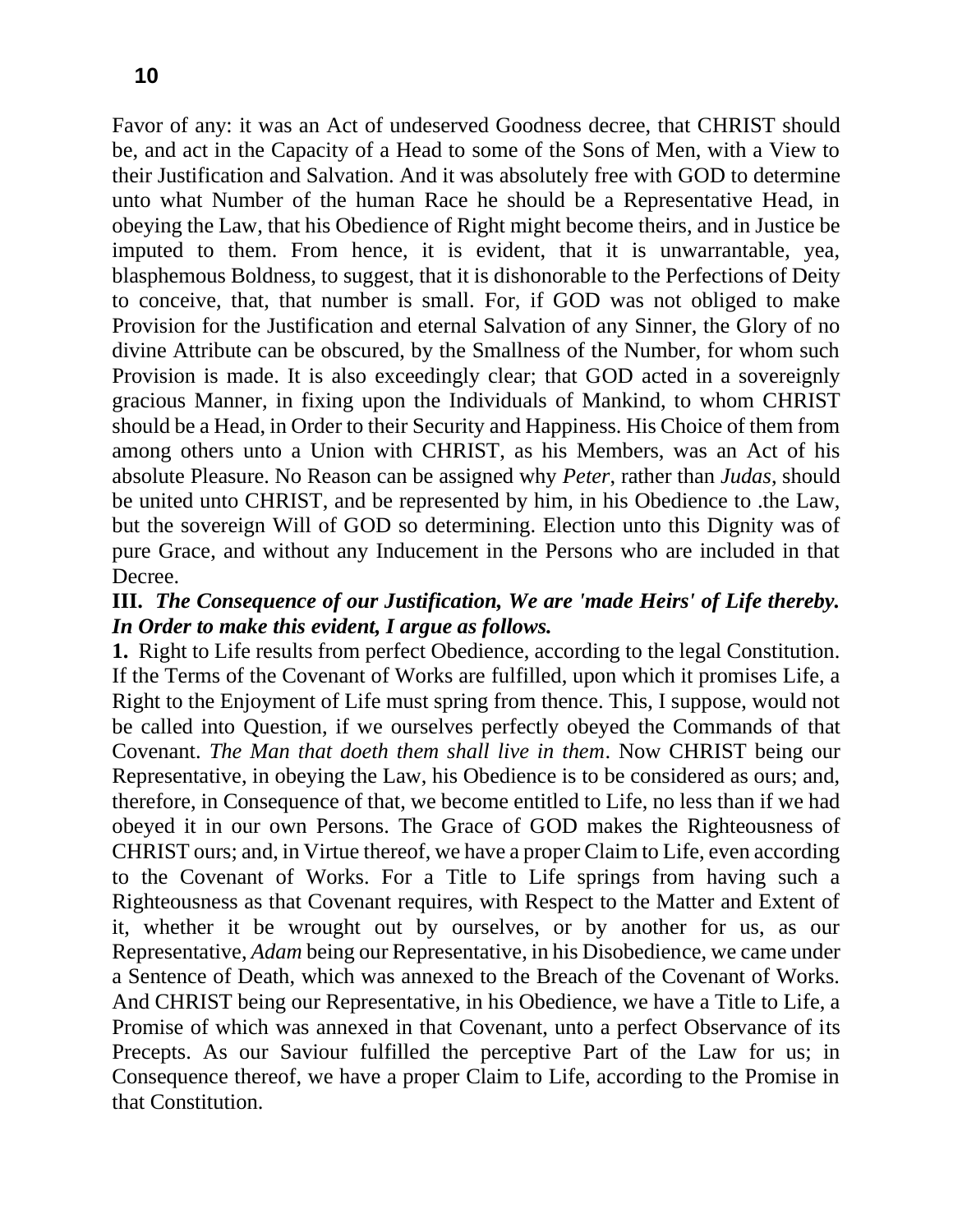**2.** The Reasoning of the Apostle on the Effect of *Adam's* Disobedience, and the Effect of CHRIST'S Obedience, in my humble Opinion, most clearly proves the Truth of the Point for which I plead. The Entrance of Death into the World was by Sin. Not as a Mean of Conveyance, but as a procuring Cause. *Death reigned even*

*over them*, *that had not sinned after the Similitude of* Adam's *Transgression*. And this Reign of Death was *thro' his Offence*. For, *thro' the Offence of one*, *many are dead*. His Sin is not a Medium of the Reign of Death. It properly demerits Death: And its Dominion over us is founded in Justice, in Consequence of that Sin being ours. *Adam* sinning, as the Representative Head of Men, they were made Sinners thereby; and, therefore, *Judgment*, according to Equity, came upon them *to Condemnation*. Now, as Death reigns thro' *Adam's* Sin, so *the Grace of GOD reigns unto Life*, *thro' the Righteousness of CHRIST*. Not as a Mean of the Conveyance of Life, but as a procuring Cause of it. For, *by one Righteousness* (δι ενό δικαιωματό) is *our Justification of Life*. *Adam's* Offence, according to Justice, subjects to Death; on the contrary, the Righteousness of CHRIST, according to Justice, entitles to Life, If it is the Design of the Apostle in this Context (Romans 5:12.) to prove, that *Adam's*  Offence was a procuring Cause of Death, it is reasonable to conclude, that it was his Intention to prove, that the Righteousness of CHRIST Is a procuring Cause of Life. To deny that the Righteousness of CHRIST is a procuring Cause of Life, would oblige us to allow of Impropriety in the Apostle's Reasoning. For, if we receive Life, through the Righteousness of Christ, as a Mean by which it is conveyed to us, and not as a procuring Cause, it is not properly compared with *Adam's* Offence, as a procuring Cause of Death.

**3.** The Hope of eternal Life is called *the Hope of Righteousness*.

And the Crown of immortal Glory is a *Crown of Righteousness*, given by the Lord, as a *righteous Judge*. Righteousness, therefore, is the Foundation of a just Claim to eternal Life, and it is agreeable to Justice to bestow it upon those who are made righteous by the Imputation of the Righteousness of CHRIST to them. It is an Act of Justice in the Lord, the righteous Judge, to sentence to eternal Death, on Account of Sin; it also is an Act of Justice in him to confer eternal Life, on Account of Righteousness. Our Right to Glory thro' the Obedience of CHRIST, as a meritorious Cause, is the Contrivance of immense Wisdom, it is the Design of sovereign Grace, and, perfectly corresponds with infinite Justice. What a solid Basis is this for the Faith and Hope of the Saints!

**4.** To deny that there is proper Merit, or Desert, in CHRIST'S Obedience, is a blasphemous Detraction from the Glory of it. For itis reducing of it unto a Level with the perfect Obedience of a mere Creature. A proper Desert of the Enjoyment of Good cannot attend the Obedience of the most holy Creature; but the Obedience of CHRIST, by Reason of the infinite Dignity of his Person, hath proper Desert, Merit, and Value in it. If it hath not, there is no Excellency therein, transcending the perfect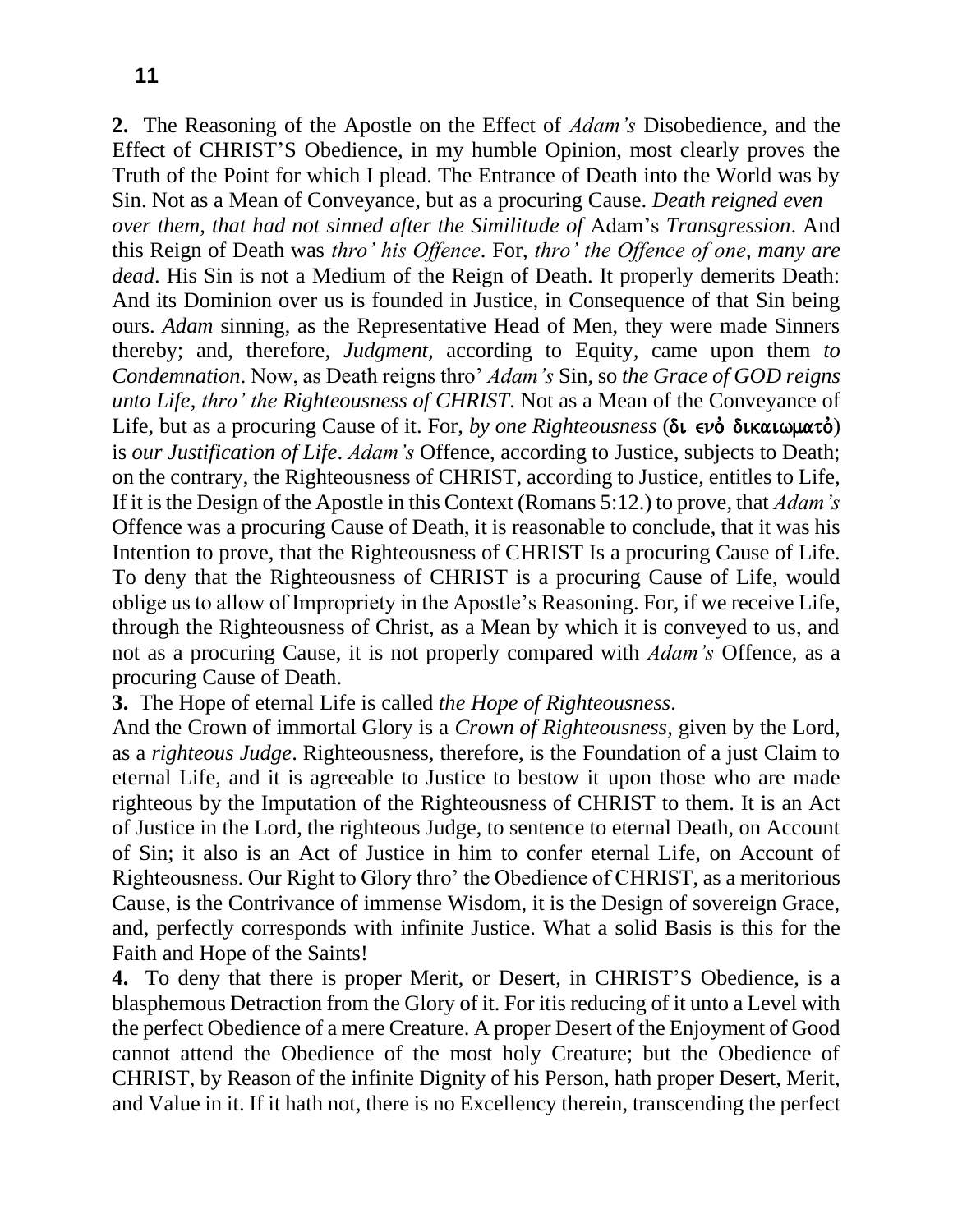Obedience of a mere Creature. To suppose which, is as great a Diminution of It as is possible, allowing it to be complete. For, nothing more lessening could be thought of his Obedience, if he had been Man only. And, if there is any Desert in his Obedience, because he is GOD, that Desert arising from the Divinity of his Person must be finite. For my Part, I am free to declare, that there is not any Thing which I have arrived unto a fuller Satisfaction of the Truth of, than the Doctrines of CHRIST'S proper Deity, and the proper infinite Merit of his Obedience and Sufferings. Nor shall I call into Question the Verity of the one, or the other, until I renounce the whole Gospel. This strong Way of speaking arises from such, a Zeal in me for the Honor of a dear Redeemer, which, I trust, will not be found a mistaken one.

**Object. 1.** It hath been said, *if the Obedience of* CHRIST *is imputed to us*, *we are made Meritor's thereby*. *I answer.* A Meritor is one who merits; We do not Merit, by having the meritorious Obedience of CHRIST placed to our Account. He merited in yielding Obedience; but with no Propriety can it be said that we merit, because his meritorious Obedience is imputed to us. Meriting is peculiar to CHRIST, the Person obeying; and, therefore, the Persons for whom he obeyed are not made Meritor's, by the Imputation of his Obedience to them. The Imputation of his Obedience to us does not cause us to merit, and we cannot be made Meritor's by that which does not cause us to merit. The Imputation of CHRIST'S Obedience does not cause us to merit; and, consequently, we are not made Meritor's by the Imputation of his meritorious Righteousness to us. This Objection is of so trifling a Nature, that it is not a little strange, that it should be thought of Weight, by any Person of a tolerable Capacity.

**Object. 2.** *If CHRIST by his Obedience merited eternal Life for us*, *or procured thereby a Right to Glory on our Account*, *then our future*, *Blessedness is not of the free Grace of GOD*; *for that which is merited*, *cannot be of free and undeserved Favor*. *Merit and Grace are inconsistent*.

### *I answer.*

**[1.]** If we were caused to merit Glory by the meritorious Obedience of CHRIST, being made ours, this Objection would have Force in it; but as we are not caused to merit Glory by the Imputation of the meritorious Obedience of CHRIST to us, there is not the least Degree of Force in it. For eternal Life and Glory are as absolutely free; in Regard to us, as if no meritorious Cause thereof subsisted. By the Imputation of the Righteousness of CHRIST to us we do not become the Subjects of it, or It is not inherent in us, in Consequence of that Imputation. And as his Righteousness itself is not inherent in us, so the Merit of his Righteousness is not inherent in us; and, therefore, notwithstanding the Imputation of his meritorious Righteousness to us, we are not made subjectively deserving of eternal Life. As the Righteousness of CHRIST cannot be made ours subjectively, so the Desert of his Righteousness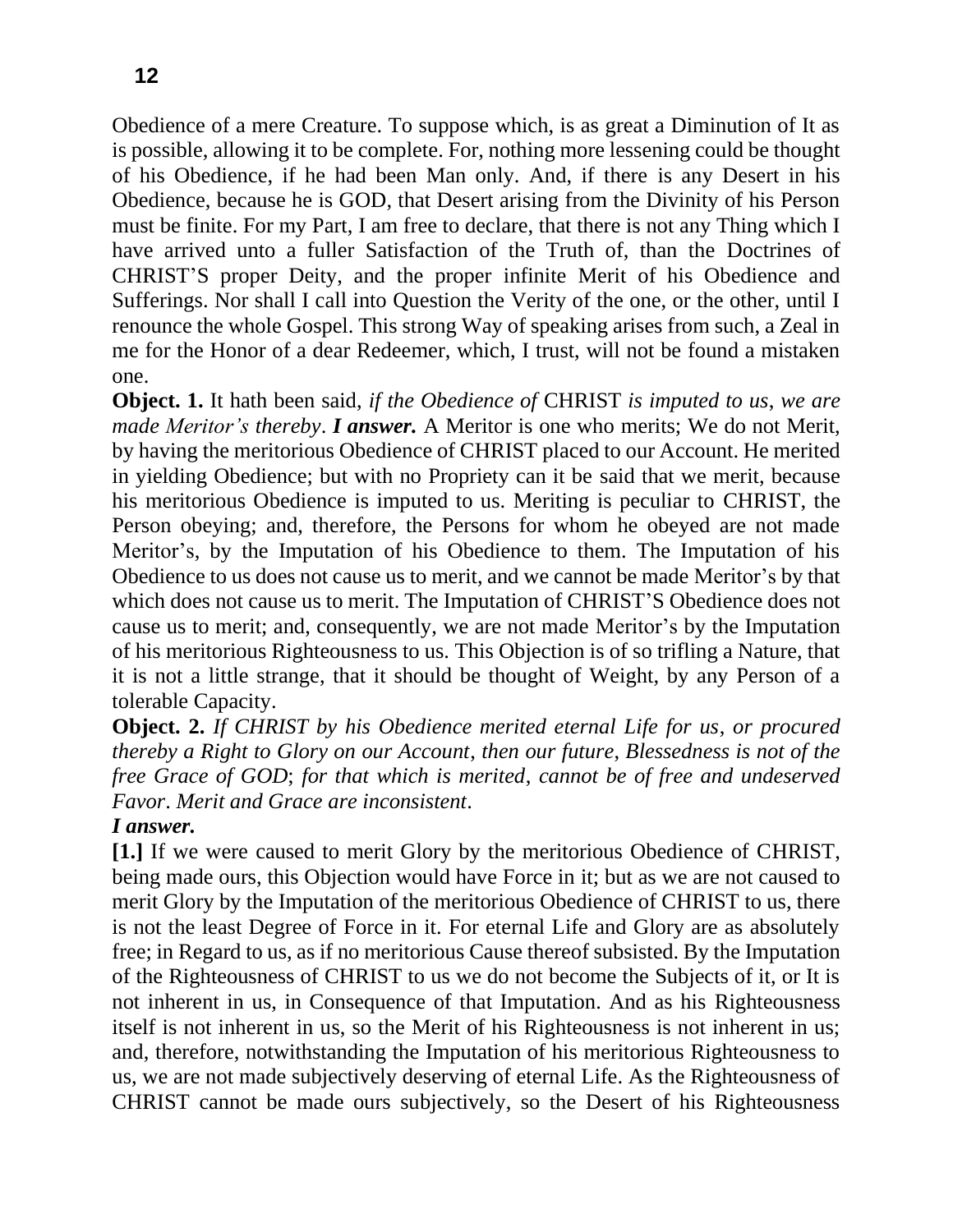cannot be made subjectively ours. Hence, it is evident, that in our own Persons we remain destitute of a Desert of eternal Life,' altho' the Righteousness of CHRIST is imputed to us, which is deserving of that Life. And to confer eternal Life, upon us merely on Account of a Righteousness, which is not our own, but another's, is an Act of free Favor towards us, tho' that Righteousness properly merits and deserves it. Since, by the Imputation of that Righteousness, we do not become the Subjects of its Merit, or Desert.

**[2.]** It was sovereign Grace which provided the Righteousness of CHRIST for us, and made it ours. This, I hope, is clearly explained, and solidly proved above. And, therefore, I can't help saying, that the Objection is weak, though' it may affect some for whom I have a Regard. It is as old, self-evident, and approved Axiom, or Rule, that *the Cause of a Cause*, *is the Cause of that which is caused*. This is true in Things natural, moral, and spiritual. Now, let us apply it to the Point under Consideration. CHRIST'S Obedience is a meritorious Cause of eternal Life. The Cause of that Cause is the absolutely free Love and Favor of GOD.

**(1.)** Towards CHRIST. It was an Act of sovereign Love, to ordain his human Nature unto a Union With his divine Person; from which Union springs the whole Merit of his Obedience.

And, therefore, his Capacity to merit, in obeying, was founded in Grace towards himself, as Man.

**(2.)** It was an Act of sovereign Grace to decree, that his meritorious Obedience should be ours. Free, glorious Grace appointed him to be our Representative Head, and us to be his Members. And, consequently, divine Grace is the Origin from which flows that Right to Glory; which we have thro' the Obedience of CHRIST: Free Grace being the Cause of the meritorious Cause of our Right to eternal Glory, it is the Cause of that Right.

**(3.)** The Glory of free Grace is so far from being eclipsed herein, that it appears the more illustrious. For, as *the Gift of Righteousness is a Gift by Grace*, by how much the more deserving that Righteousness is, by so much the more is the Grace of GOD magnified, in the Gift thereof, If the Elect had been brought to Glory, without a Righteousness meritorious of that Glory, the Grace of GOD would not have been so it illustriously displayed, in bringing them unto the Enjoyment of eternal Blessedness. So far is it from being true, that the Grace of GOD, and the proper Merit of CHRIST, are inconsistent in this wonderful Affair.

**(4.)** As the Pardon of sin was properly merited, by the atoning Sacrifice of CHRIST, and yet, Remission is of free Grace; so, though the Obedience of CHRIST properly merited eternal Life, notwithstanding that, it is of free Grace. The Reason of which is the same in both, *viz*. this. Free Grace provided the Sacrifice of CHRIST for us; and, therefore; our Pardon is of Grace, though' properly merited by his Sacrifice: And free Grace provided the Obedience of CHRIST for us; and, therefore, eternal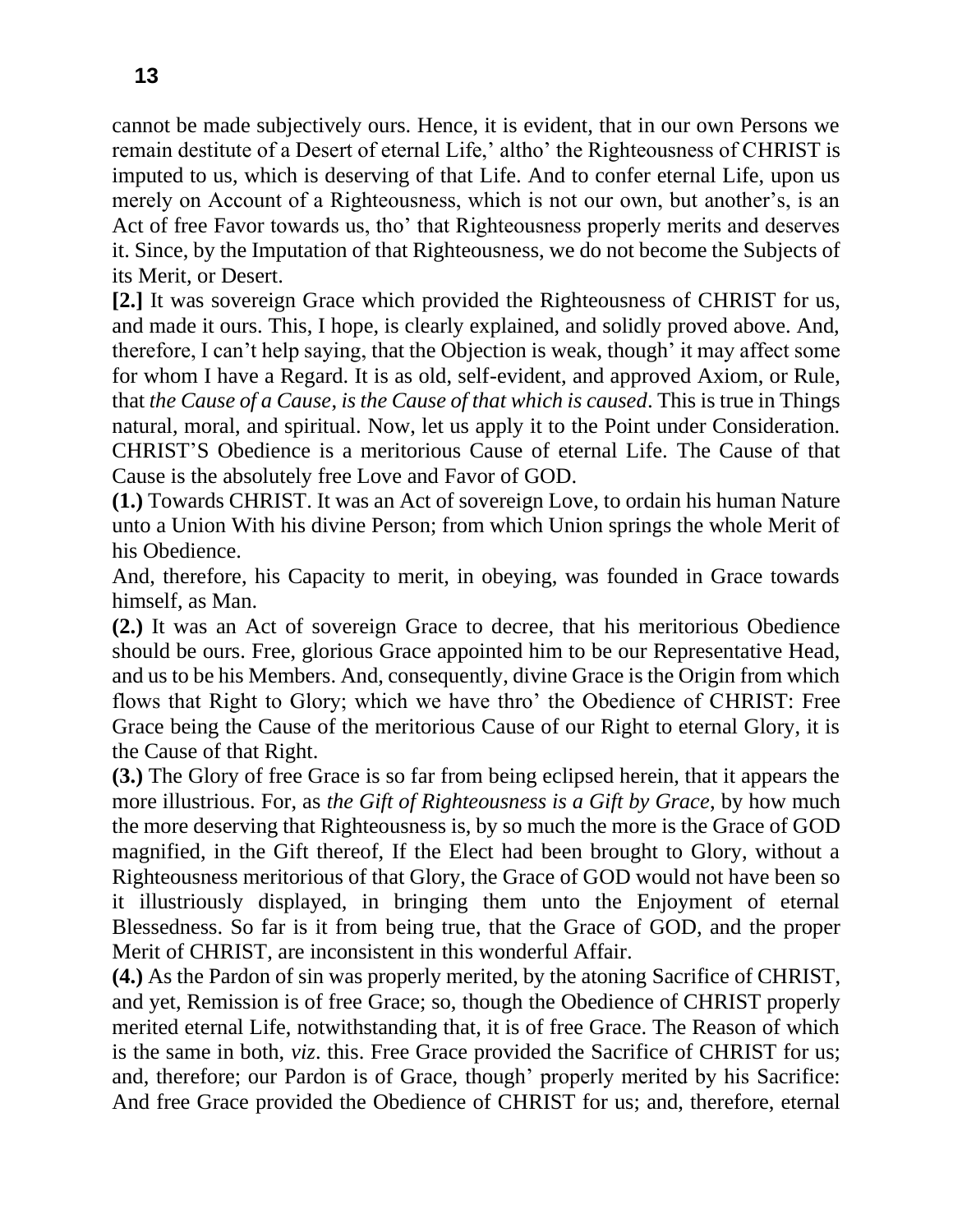Life is of Grace, notwithstanding it was properly merited by his Obedience. It is a furious Objection of the *Socinians*, that the Pardon of Sin is not of the Grace of GOD, if CHRIST merited it by his Sufferings and Death, because his Death was the Effect of divine Grace towards us. And it is a very weak Objection of some others, that eternal Glory cannot be of Grace, if CHRIST merited it by his Obedience, because his Obedience was the Effect of divine Grace towards us. It is no Detraction from the Glory of the free Grace of GOD in our Pardon, to assert, that, that Sacrifice which it provided did merit Forgiveness. Nor is it any Diminution of the Glory of the free Grace of GOD, in our everlasting Felicity, to affirm, that, that Obedience, which it provided, did merit endless Happiness for us. In this Doctrine the Glory of the Grace of the divine Father is exalted, and the due Honor of a dear Redeemer is maintained in perfect Agreement the one with the other. Those who deny that CHRIST merited by his Obedience, cannot attribute any Excellency to it, surpassing the perfect Obedience of a mere Creature and, therefore, thereby they dishonor him infinitely. I do not say designedly, but consequentially, it may be thro' Inattention, or a Want of

solid Judgment, in *comparing spiritual Things with spiritual*. **IV.** *That Life whereof we are made Heirs is 'eternal. ' It is eternal Glory unto which we are called, by the GOD of all Grace* (1 Peter 5:10.) that is designed. The Saints upon Death immediately take Possession of complete Felicity in their Souls. All corrupt Habits are expelled instantaneously, and the Principle of Grace is ripened into Glory. Their Communion with the divine Father, the LORD JESUS CHRIST, and the Holy Spirit, is most intimate, and uninterrupted. Their Bodies, which now sleep in the Dust, shall be raised from the State of the Dead, and rendered *immortal*, *spiritual*, *and glorious;* ft Receptacles for their perfected Minds, and reunited with them and they will be consummately happy for evermore.

**1.** They will forever enjoy a perfectly clear Sense of the Love of each divine Person, as displayed in the Design and Accomplishment of their Salvation. Those imperfect Views, which they now have thereof, by Faith, fill them with ineffable Joy. What Delight, what Adoration will their Souls be possessed of, when their Prospects thereof will be perfectly clear, extensive, and uninterrupted! This is a State of Happiness far transcending what is promised in the Covenant of Works.

**2.** In Heaven they will behold most clearly the Glory of a dear Redeemer. The Glory of his Person, as GOD and Man united. The Rays of his Divinity shining through' his human Nature, subsisting in his divine Person. And that Glory which accrues to him from glorifying the Father in the Work of their Redemption. Doubtless they will be filled with inconceivable Pleasure, when they see the blessed *Jesus Crowned with Glory and Honor*, who was *crowned with Thorns*, for their Sakes. This Part of their future Felicity was unknown to the Covenant of Works, and surpasses in Excellency that Life which is promised therein.